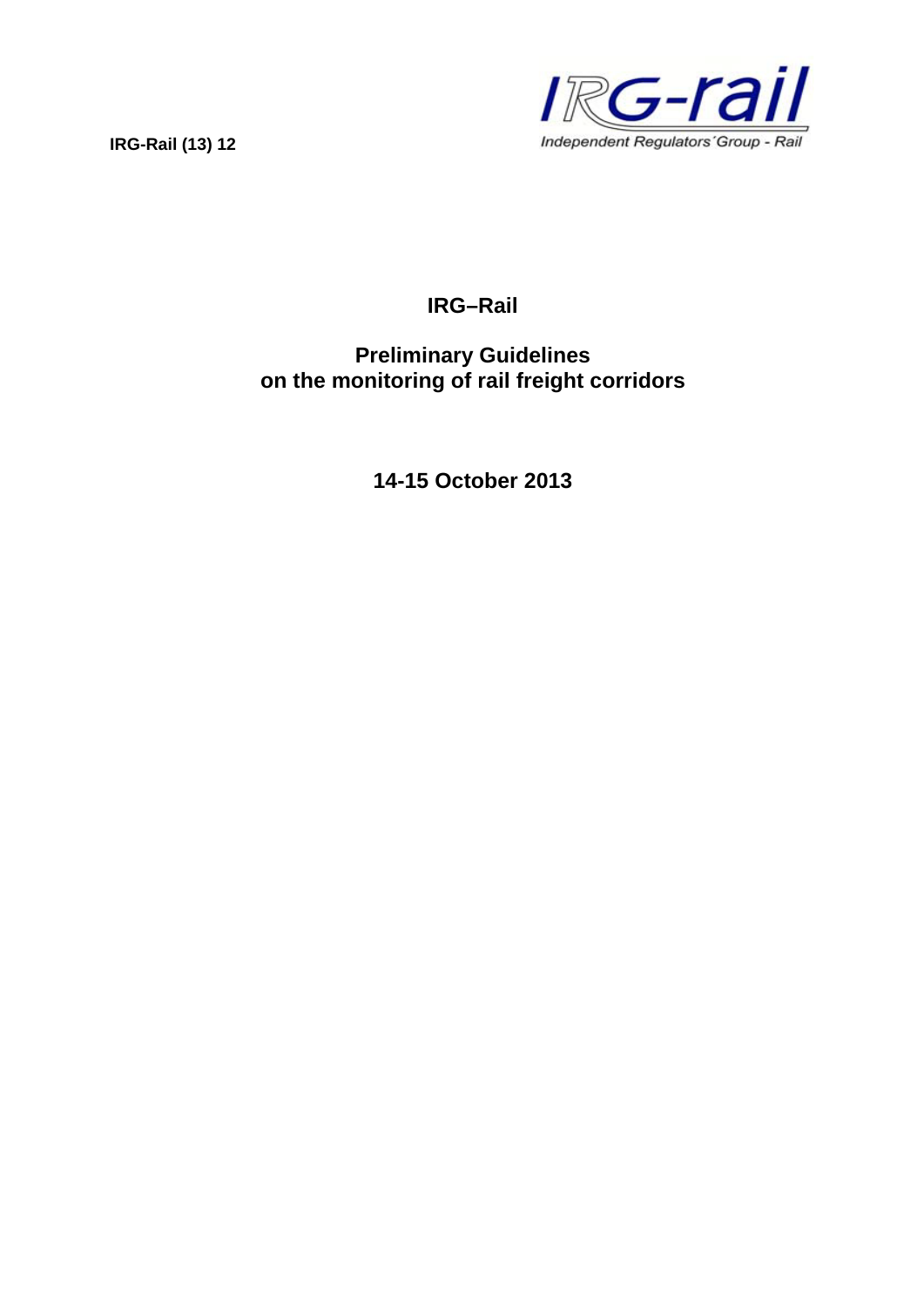

#### **Introduction**

- 1. This paper outlines IRG-Rail's initial thoughts on several aspects of the monitoring of rail freight corridors established under the European Regulation EU 913/2010 of 22 September 2010, and the role of regulatory bodies.
- 2. As European rail freight corridors start operating, monitoring of those corridors will be a key task for regulatory bodies, because it can set direction for the participants involved and can stimulate market participants to improve their activities. Depending on the monitoring topic and on the domestic and European legal regime in place, regulatory bodies (RBs) have stronger or weaker possibilities of intervention.
- 3. IRG-Rail proposes to focus as a priority on
	- A. monitoring of the Corridor Information Document (CID),
	- B. monitoring of the Corridor One Stop Shop (C-OSS)
	- C. monitoring of corridor traffic management in case of disturbance
	- D. monitoring of coordination of maintenance on corridor.
- 4. This paper also outlines other areas where monitoring should take place.
- 5. The flow chart appended in Annex A is an initial overview of the capacity allocation process and timeline for pre-arranged paths (PAPs) for corridors, on the basis of the regulation.
- 6. IRG-Rail intends to publish a further report on the monitoring of corridors.

Preliminary remark: Please note that in this document the term railway undertaking (RU) also addresses authorised applicants, when relevant.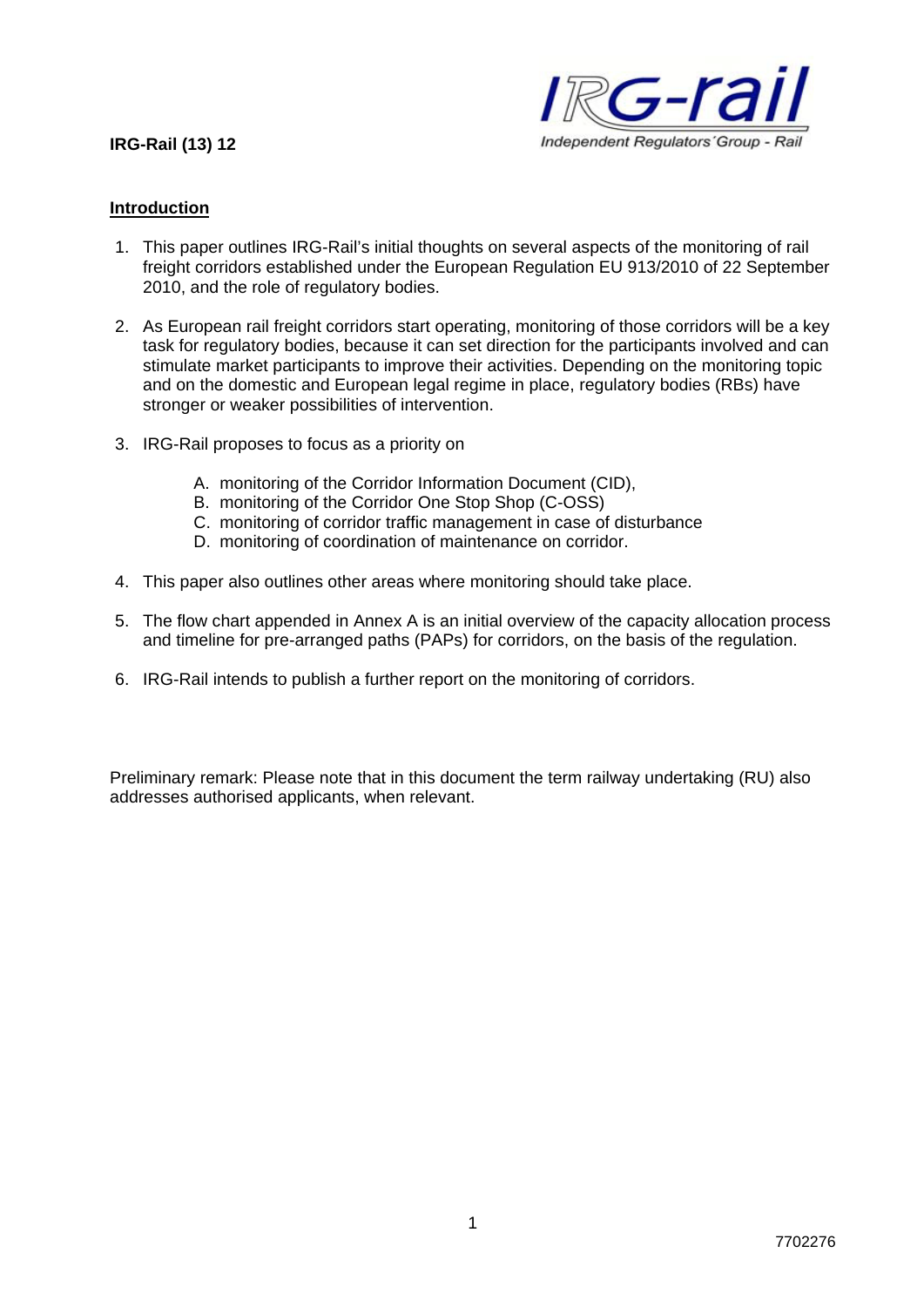

# **A. Monitoring of Corridor Information Document (CID)**

- 7. According to Article 18 of the Regulation, the CID must contain all information contained in the network statement for national networks regarding the freight corridor. This includes the necessary information concerning the conditions of capacity allocation, planning and operation of the traffic.
- 8. IRG-Rail recommends therefore that the CID should be published sufficiently well in advance of the publication of pre arranged paths (PAPs) for the annual timetable so that railway undertakings are able to take into consideration the conditions that are important for the planning of their services, before they apply for train paths.
- 9. In accordance with legislation, the implementation plan drawn up by the Management Board should also be part of the CID or should be mentioned in the CID with a link in order to support the development of traffic on the corridor. Infrastructure managers must aim to provide sufficient capacity on the corridor (for PAPs, reserve capacity, slots in terminals) with good quality.

# **B. Monitoring of Corridor One Stop Shop (C-OSS)**

- 10. IRG-Rail believes that the CID should contain a detailed description of the functions and tasks of the C-OSS on the corridor. The CID should include a description of the organisation of the C-OSS, the accessibility (communication tools) and contact persons. Furthermore all processes relevant for the capacity allocation for the railway undertakings have to be explained. The C-OSS must publish the available infrastructure capacity on the corridor and the corresponding characteristics at the time of application (according to the details in the CID) and must supply the railway undertakings with this information.
- 11. The whole allocation process for PAPs for the annual timetable and the reserve capacity for ad-hoc traffic must be documented with the respective IT-tools and other proofs to make it reviewable. The C-OSS has to make sure that the tools and documents are available to all parties involved. The CID should contain a detailed description of the IT-tools and other documents.
- 12. IRG-Rail notes that the regulatory body's monitoring of these documents, operations and processes can be made *ex officio*. The C-OSS should give at least the responsible regulatory body the access rights to monitor the IT-tools, for instance in the case of a complaint or *ex officio* investigation.

# **C. Monitoring of corridor traffic management in case of disturbance**

- 13. The CID should contain common regulations for corridor traffic and guidelines for traffic management on the corridor. According to the provisions for capacity management of the Regulation the interests of all kinds of traffic have to be respected. The rules of traffic management in case of unforeseen disturbance on the corridor have to be transparent and non-discriminatory.
- 14. The railway undertakings should have the opportunity to take part in regular meetings of the national Operation Control Centre (OCC) in-house or via teleconference. Where possible, the allocated PAPs or the ad hoc paths should not be modified in the case of disruption.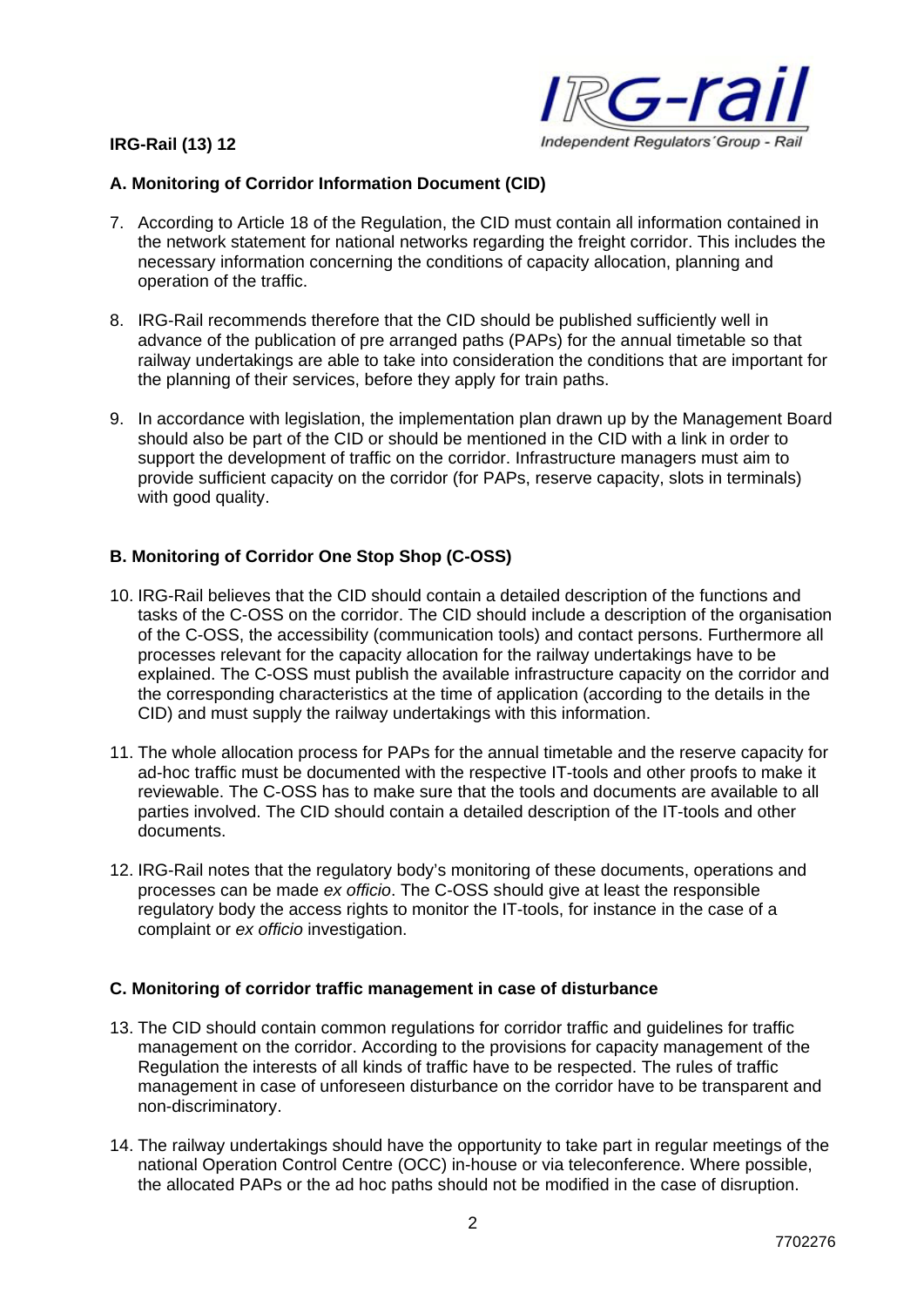

15. The railway undertakings should be able to trace their own trains on the corridor at any time and to locate them in real time via appropriate IT-tools. In the rules for traffic management the national contact persons for each domestic OCC of the infrastructure manager (IM) should be provided to the railway undertakings.

#### **D. Coordination of maintenance on corridor**

- 16. IRG-Rail believes that the CID should contain transparent and detailed information concerning coordination and implementation of maintenance on corridor lines, and cover any maintenance works that may have financial or other impact on the railway undertaking's traffic. The railway undertakings should be consulted in the planning of maintenance as early as possible, and in any case before the publication of the PAPs. Railway undertakings should have enough time before the allocation of PAPs in order to evaluate the consequences of maintenance on the planned traffic. They should have the possibility to give their opinion which the infrastructure manager has to consider prior to making a decision. Maintenance has to be realised in the way that the interests of the railway undertaking are taken into account as far as possible.
- 17. The management board / the infrastructure manager must inform in a clear way the railway undertakings about all planned maintenance and the consequences on the traffic on corridor lines via appropriate IT-tools when possible. The regulatory bodies should be given access rights to the IT-tools.

#### **E. Capacity, Transport market study (TMS)**

- 18. It is important that there is sufficient capacity on the corridor to accommodate traffic as necessary. The amount of capacity to be made available is based on the Transport Market Study (TMS) as well as the experience of the infrastructure managers and railway undertakings.
- 19. The TMS should be updated regularly according to the market needs. It should also contain measures to improve the quality and quantity of capacity on the corridor. All facts and figures relating to the development of the corridor should be taken into account.
- 20. For the assessment of how much capacity of good quality has to be made available on the corridors, it is important that the TMS is not viewed in isolation but is supported and supplemented by the infrastructure manager's experience and knowledge of the market. Thereby the needs and plans of the railway undertakings must be taken into account (advisory groups). The work in the advisory groups must be open to all interested railway undertakings.
- 21. Capacity needed for PAPs and ad-hoc traffic on the corridor may be affected by capacity constraints under domestic framework agreements. It will be necessary to recognise the different legal constraints existing on the corridors.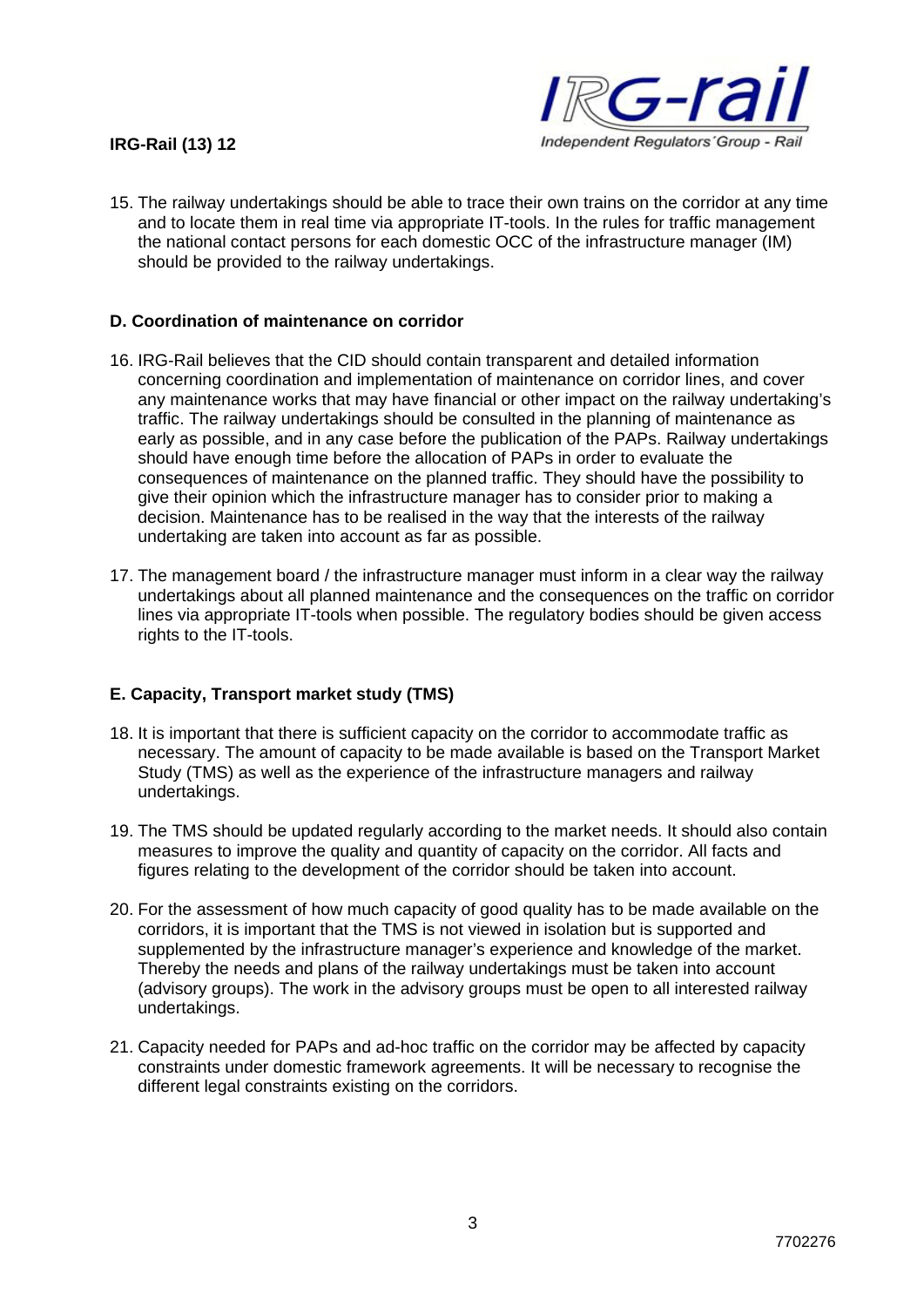

## **F. Terminals**

- 22. Terminals<sup>1</sup> are part of the corridors. It will be very important for the success of the corridor that train paths fit with the operational turnaround times in freight terminals. Therefore an effective coordination between IMs and terminal operators is necessary. The legal problem in several member states is that PAPs generally do not go as far as into the terminals, but only end at the transport interchanges (main lines). The connecting lines from the transport interchange to the terminal are not prearranged. Where terminals are part of the corridor, we would recommend that PAPs ought to be planned to the terminals.
- 23. The access conditions for the terminal have to be transparent and non-discriminatory and have to be published in the CID.
- 24. Cooperation within the Terminal Advisory Group (TAG) must be open to all interested terminal operators. All terminals along the corridors can be part of the corridor (Art. 2 2 c of the Regulation). This implies no exact borderline. All terminals near the corridor and with economic importance should be consulted and given the opportunity to be involved.

### **G. Performance regime**

25. The infrastructure managers must develop an appropriate performance regime which meets the interests of cross-border freight traffic by end of 2016. Based on the Regulation the aims are to improve the freight services by encouraging competition on the corridor lines.

#### **H. Technical access conditions**

- 26. In order to encourage competition on the corridor lines and increase rail freight traffic, the infrastructure managers should use approved technical specifications for interoperability in coordination with the railway undertakings (advisory groups) in order to make yearly proposals for the implementation plan.
- 27. The railway undertakings should have the possibility to make its own proposals to the boards of the corridor to improve interoperability. In these suggestions for technical developments on the corridors the competition with other traffic types has to be considered.

1

4

 $1$  Regulation EU 91/2010 Article 2 (c)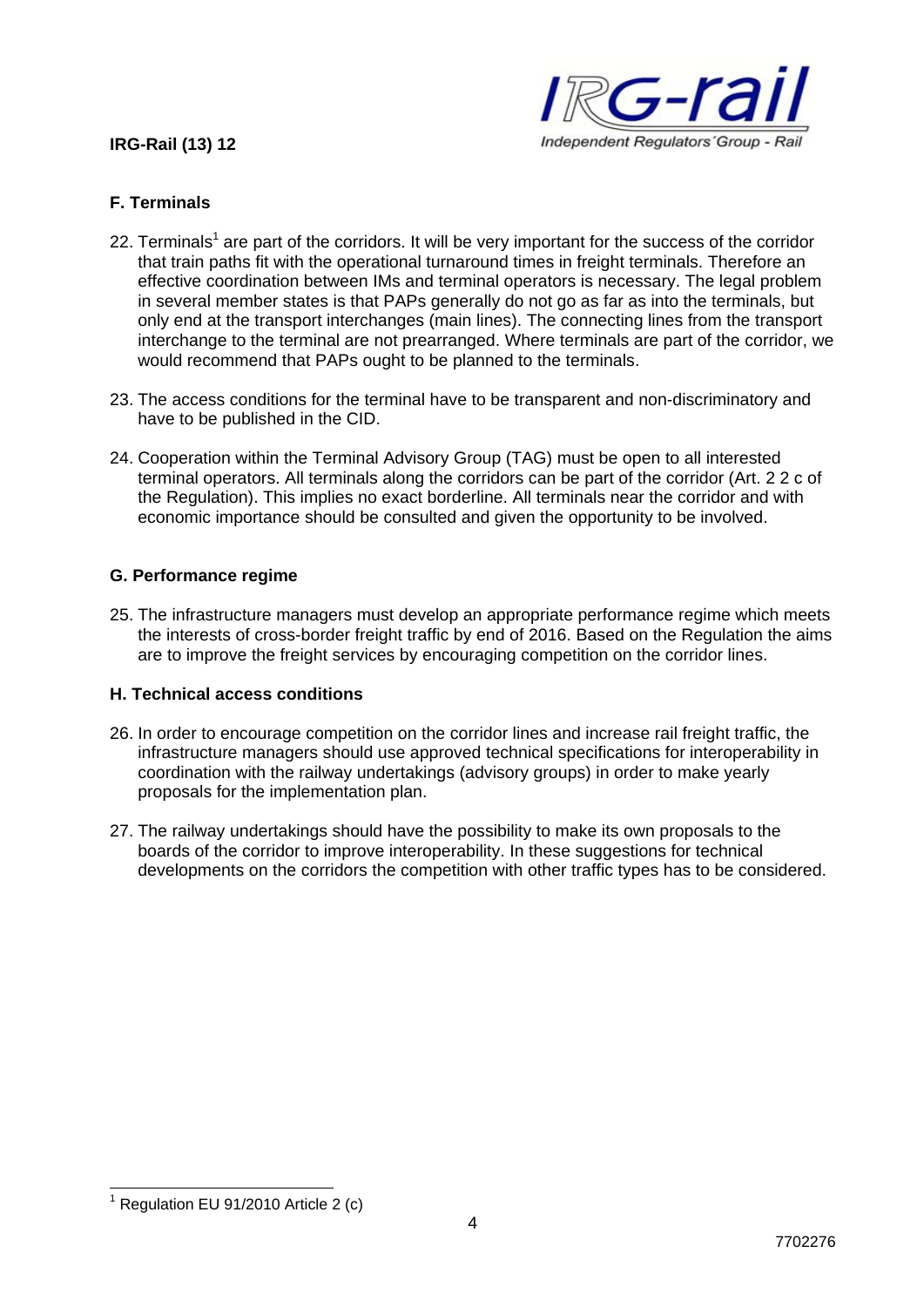

# **Annex: Allocation Process for Corridor PAPs, according to regulation EU 91/2010.**